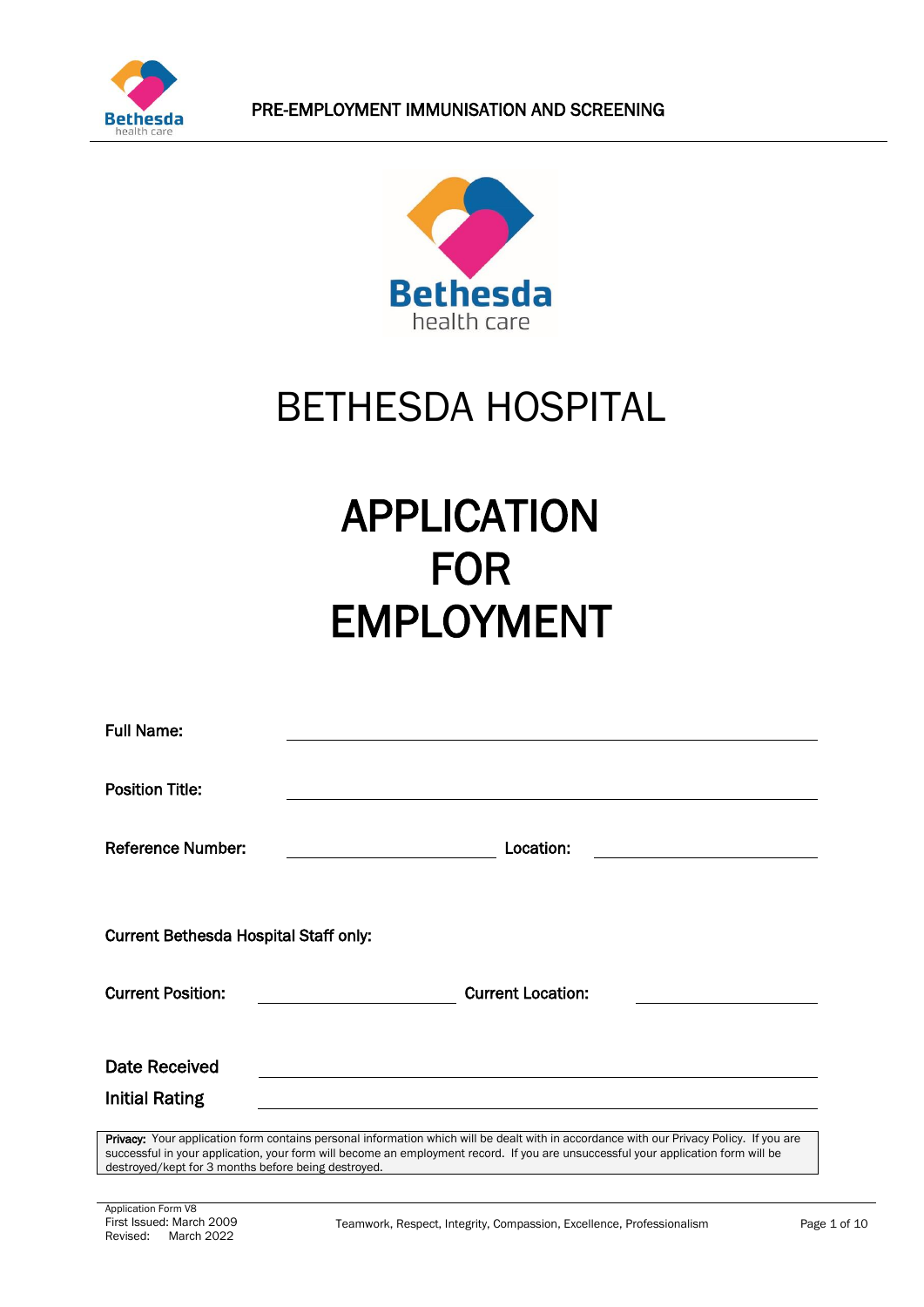

## **PERSONAL DETAILS:**

| First Name(s):  |                                                    | Last Name:               |                |
|-----------------|----------------------------------------------------|--------------------------|----------------|
| Preferred Name: |                                                    |                          |                |
| Title:          | Miss.<br>Mrs.<br>$\mathsf{Ms} \Box$<br>Mr.I<br>Dr. | Gender:                  | Female<br>Male |
| Home Address:   |                                                    | Contact                  | Home:          |
|                 |                                                    | Numbers:                 | Mobile:        |
|                 |                                                    |                          | Work:          |
| E-mail Address: |                                                    | Preferred<br>Contact by: |                |
| Date of Birth   | (For admin purposes only)                          |                          |                |

| Registration Details: (If applicable) |  |                                                    |  |
|---------------------------------------|--|----------------------------------------------------|--|
|                                       |  |                                                    |  |
| Date registered in WA                 |  | <b>Registration Number:</b><br><b>Expiry Date:</b> |  |

## ADDITIONAL INFORMATION:

| Availability:                                                | Days: | м        | F<br>w  | S            |
|--------------------------------------------------------------|-------|----------|---------|--------------|
| Times:                                                       | Days  | Evenings | Nights  |              |
| First Aid Certificate:                                       |       | YES/NO   | Type:   |              |
| Drivers Licence:                                             |       | YES/NO   | Number: |              |
| Have you worked for the organisation before?                 |       |          | YES/NO  |              |
| If yes, position held and location:                          |       |          |         |              |
| Are you an Australian citizen?                               |       |          | YES/NO  |              |
| If no, have you been granted permanent residency             |       |          | YES/NO  |              |
| If no, have you been granted a temporary visa/work permit    |       | YES/NO   |         |              |
| If yes, state the period that the visa/work permit is valid. |       | From:    |         |              |
|                                                              |       |          |         | To:          |
|                                                              |       |          |         | Visa Number: |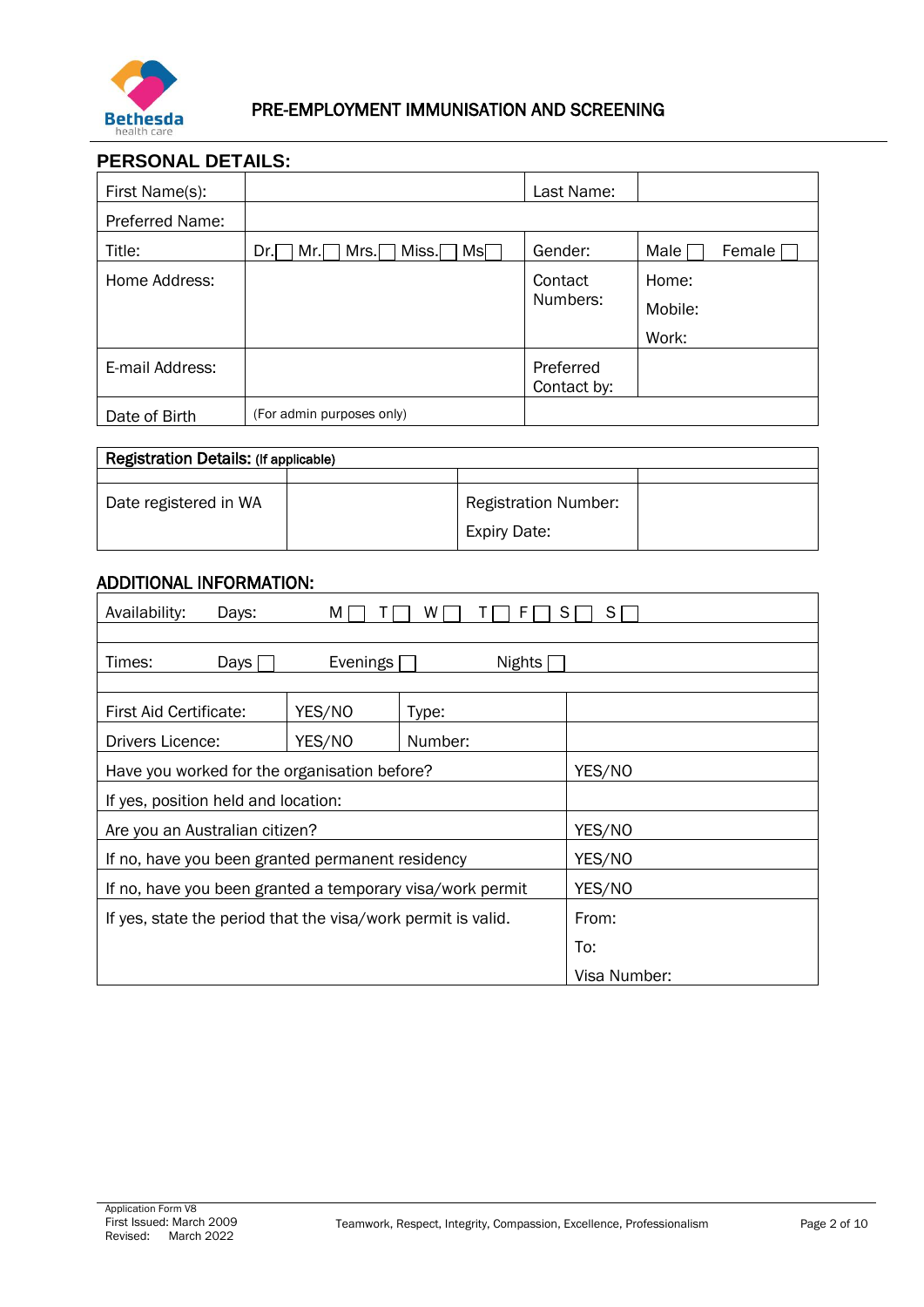

#### *PAGE NOT REQUIRED TO BE COMPLETED IF ATTACHING CV.*

## EDUCATION/QUALIFICATIONS/TRAINING:

Please give details of any qualifications obtained, training courses attended or examinations taken if you are still awaiting the results.

| Year - From -<br>To: | Name of school/college | <b>Qualification attained</b> |
|----------------------|------------------------|-------------------------------|
|                      |                        |                               |

| Year - From -<br>То | Name of school/college | <b>Qualification attained</b> |
|---------------------|------------------------|-------------------------------|
|                     |                        |                               |

| Year - From -<br>To | Name of school/college | <b>Qualification attained</b> |
|---------------------|------------------------|-------------------------------|
|                     |                        |                               |

| Year - From -<br>To | Name of school/college | <b>Qualification attained</b> |
|---------------------|------------------------|-------------------------------|
|                     |                        |                               |

| Year - From -<br>То | Name of school/college | <b>Qualification attained</b> |
|---------------------|------------------------|-------------------------------|
|                     |                        |                               |

#### *PAGE NOT REQUIRED TO BE COMPLETED IF ATTACHING CV.*

EMPLOYMENT HISTORY: Please include details of any previous voluntary/unpaid work, Bethesda employment and periods of unemployment.

| Employer:                       |  |
|---------------------------------|--|
| Position Held / Main<br>Duties: |  |
| Dates: From - To                |  |
| Reason of leaving:              |  |

| Employer:                       |  |
|---------------------------------|--|
| Position Held / Main<br>Duties: |  |
| Dates: From - To                |  |
| Reason of leaving:              |  |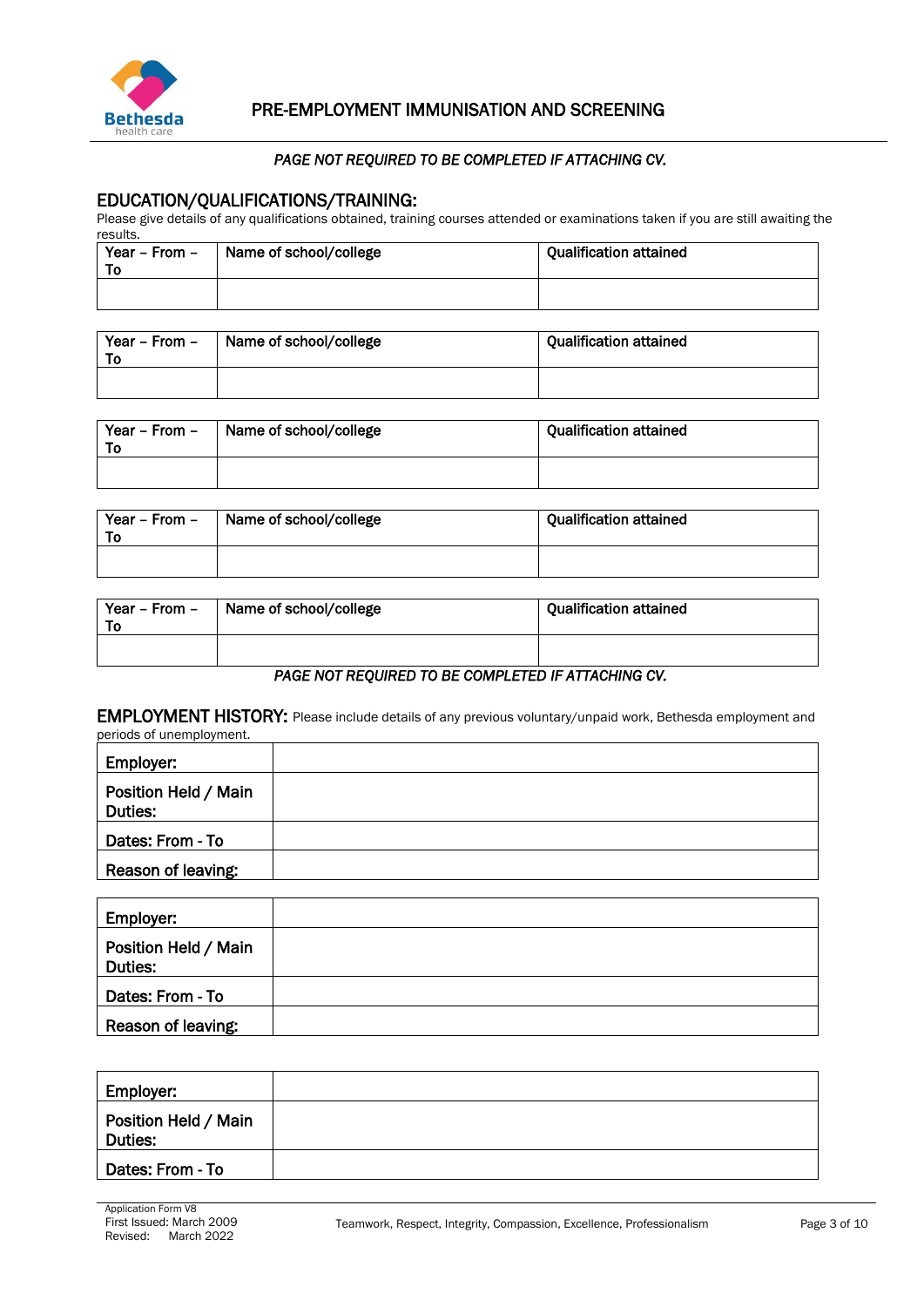

## Reason of leaving:

| Employer:                       |  |
|---------------------------------|--|
| Position Held / Main<br>Duties: |  |
| Dates: From - To                |  |
| Reason of leaving:              |  |

## APPLICATION DETAILS

In the space provided below, explain why you are applying for this position. Please indicate all relevant skills and experience you have, which you believe would enable you to successfully carry out the duties and responsibilities of this position

## AVAILABILITY

Please give below your interview availability, and any upcoming events or holidays planned.

#### REFEREES:

Please include two referee's with at least one being your current or last employer.

| Name                 | Position              |  |
|----------------------|-----------------------|--|
|                      |                       |  |
| Company/Relationship | <b>Contact Number</b> |  |
|                      |                       |  |
| Name                 | Position              |  |
|                      |                       |  |
| Company/Relationship | <b>Contact Number</b> |  |
|                      |                       |  |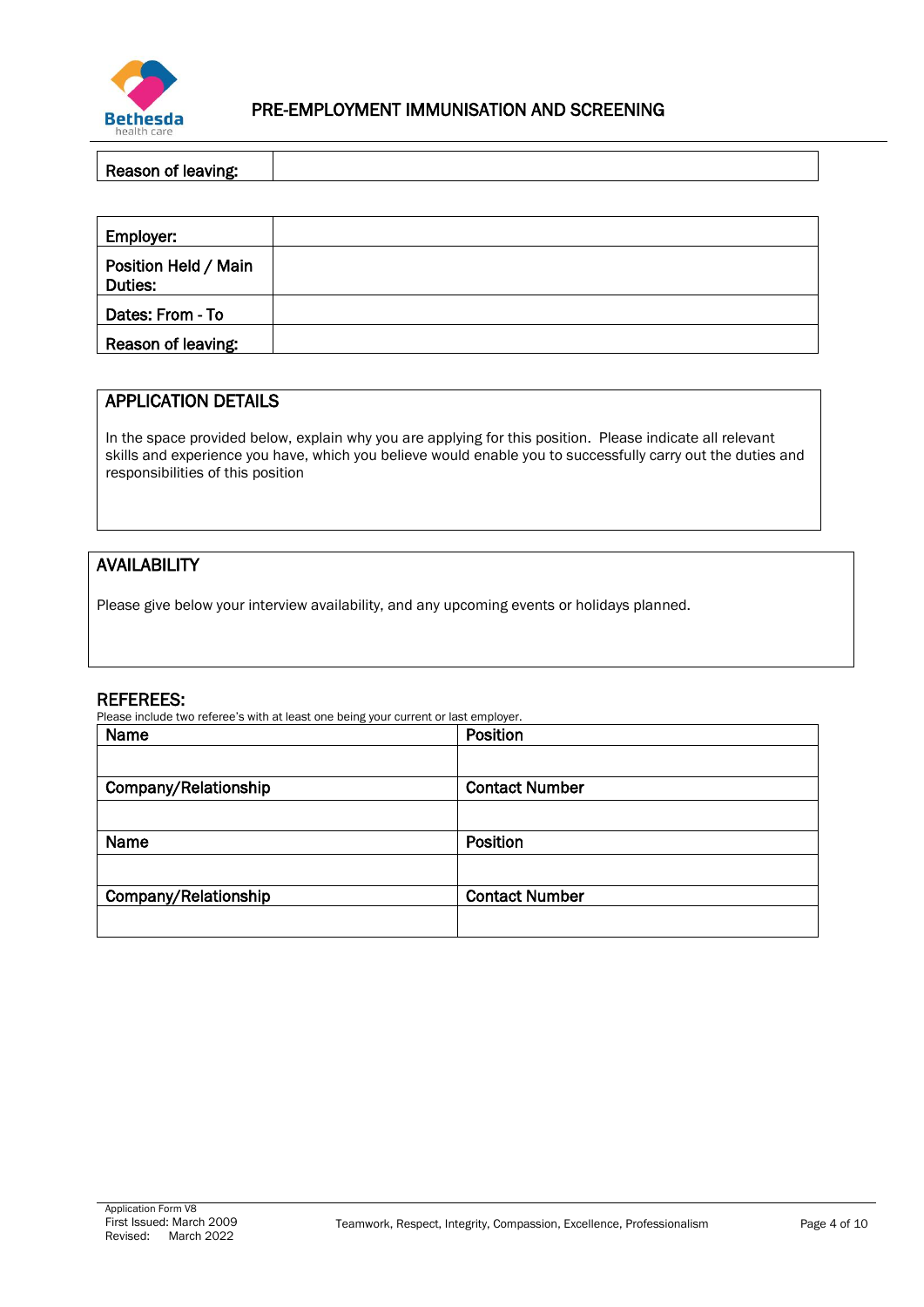

| Do you have or have you had any of the following conditions? If yes please<br><b>No</b><br>Answer<br>provided further details in the table below.<br><b>YES</b><br><b>NO</b><br>Heart disease, heart attack or angina, high blood pressure<br>1<br>$\overline{2}$<br>Asthma, wheeze or lung disease<br>Abdominal ulcers or hernia<br>3<br>$\overline{4}$<br>Frequent or regular migraine / headaches<br>$\overline{5}$<br>Allergies or sinusitis<br>6<br>Eczema, dermatitis or other skin complaints<br>$\overline{7}$<br>Anxiety, panic attacks or psychiatric illness including depression |
|----------------------------------------------------------------------------------------------------------------------------------------------------------------------------------------------------------------------------------------------------------------------------------------------------------------------------------------------------------------------------------------------------------------------------------------------------------------------------------------------------------------------------------------------------------------------------------------------|
|                                                                                                                                                                                                                                                                                                                                                                                                                                                                                                                                                                                              |
|                                                                                                                                                                                                                                                                                                                                                                                                                                                                                                                                                                                              |
|                                                                                                                                                                                                                                                                                                                                                                                                                                                                                                                                                                                              |
|                                                                                                                                                                                                                                                                                                                                                                                                                                                                                                                                                                                              |
|                                                                                                                                                                                                                                                                                                                                                                                                                                                                                                                                                                                              |
|                                                                                                                                                                                                                                                                                                                                                                                                                                                                                                                                                                                              |
|                                                                                                                                                                                                                                                                                                                                                                                                                                                                                                                                                                                              |
|                                                                                                                                                                                                                                                                                                                                                                                                                                                                                                                                                                                              |
|                                                                                                                                                                                                                                                                                                                                                                                                                                                                                                                                                                                              |
|                                                                                                                                                                                                                                                                                                                                                                                                                                                                                                                                                                                              |
| 8<br>Visual problems that cannot be corrected by prescription glasses                                                                                                                                                                                                                                                                                                                                                                                                                                                                                                                        |
| 9<br>Ear conditions such as deafness or tinnitus                                                                                                                                                                                                                                                                                                                                                                                                                                                                                                                                             |
| Blood borne viruses including Hepatitis B, Hepatitis C or human immunodeficiency<br>10<br>virus (HIV)                                                                                                                                                                                                                                                                                                                                                                                                                                                                                        |
| Immunosuppressed including receiving chemotherapy or long term steroid use<br>11                                                                                                                                                                                                                                                                                                                                                                                                                                                                                                             |
| 12<br>Have you ever been treated for drug or alcohol addiction                                                                                                                                                                                                                                                                                                                                                                                                                                                                                                                               |
| $\overline{13}$<br><b>Diabetes</b>                                                                                                                                                                                                                                                                                                                                                                                                                                                                                                                                                           |
| 14<br>Previous back, neck or spinal injury including whiplash                                                                                                                                                                                                                                                                                                                                                                                                                                                                                                                                |
| 15<br>Sciatica or disc protrusion                                                                                                                                                                                                                                                                                                                                                                                                                                                                                                                                                            |
| Back pain<br>16                                                                                                                                                                                                                                                                                                                                                                                                                                                                                                                                                                              |
| 17<br>Spinal operation                                                                                                                                                                                                                                                                                                                                                                                                                                                                                                                                                                       |
| 18<br>Arthritis / rheumatism                                                                                                                                                                                                                                                                                                                                                                                                                                                                                                                                                                 |
| 19<br>Hip / knee / ankle injury                                                                                                                                                                                                                                                                                                                                                                                                                                                                                                                                                              |
| $\overline{20}$<br>Shoulder / elbow / wrist injury                                                                                                                                                                                                                                                                                                                                                                                                                                                                                                                                           |
| 21<br>Chronic joint injury including stiffness or pain                                                                                                                                                                                                                                                                                                                                                                                                                                                                                                                                       |
| $\overline{22}$<br>Shoulder or hip bursitis                                                                                                                                                                                                                                                                                                                                                                                                                                                                                                                                                  |
| $\overline{23}$<br>RSI / Occupational overuse syndrome                                                                                                                                                                                                                                                                                                                                                                                                                                                                                                                                       |
| $\overline{24}$<br><b>Bleeding disorder</b>                                                                                                                                                                                                                                                                                                                                                                                                                                                                                                                                                  |
| $\overline{25}$<br>Muscle / tendon or ligament problem                                                                                                                                                                                                                                                                                                                                                                                                                                                                                                                                       |
| 26<br>Carpel tunnel syndrome                                                                                                                                                                                                                                                                                                                                                                                                                                                                                                                                                                 |
| $\overline{27}$<br>Epilepsy, fainting, fits, blackouts or dizzy spells                                                                                                                                                                                                                                                                                                                                                                                                                                                                                                                       |
| $\overline{28}$<br>Any sporting / vehicle or work-related illness or injury                                                                                                                                                                                                                                                                                                                                                                                                                                                                                                                  |
| $\overline{29}$<br>Have you ever been discharged or resigned from a job for medical reasons                                                                                                                                                                                                                                                                                                                                                                                                                                                                                                  |
| 30<br>Have you had an application for Superannuation, Life Insurance or similar rejected                                                                                                                                                                                                                                                                                                                                                                                                                                                                                                     |
| on medical grounds.                                                                                                                                                                                                                                                                                                                                                                                                                                                                                                                                                                          |
| If yes how many daily<br>31<br>Are you a smoker?                                                                                                                                                                                                                                                                                                                                                                                                                                                                                                                                             |
| $\overline{32}$<br>Have you worked in or been a patient in a hospital outside of Western Australia                                                                                                                                                                                                                                                                                                                                                                                                                                                                                           |
| during the past 12 months                                                                                                                                                                                                                                                                                                                                                                                                                                                                                                                                                                    |
| 33<br>Have you ever been injured at work, suffered from a work related illness or                                                                                                                                                                                                                                                                                                                                                                                                                                                                                                            |
| submitted a Workers' Compensation or Insurance Commission of WA (ICWA),                                                                                                                                                                                                                                                                                                                                                                                                                                                                                                                      |
| previously MVIT, claim.                                                                                                                                                                                                                                                                                                                                                                                                                                                                                                                                                                      |

## For any questions above  $(1 - 35)$  answered yes, complete the table below. If you require more space than provided here, please continue on an additional sheet. No Duration and Dates of Condition Current Status

- If you fail to disclose information about a pre-existing medical condition, or workers compensation claim, your claim may be pended as declined.
- Do you believe you are fit and physically able to fulfil all the duties required in the role applied for? YES/NO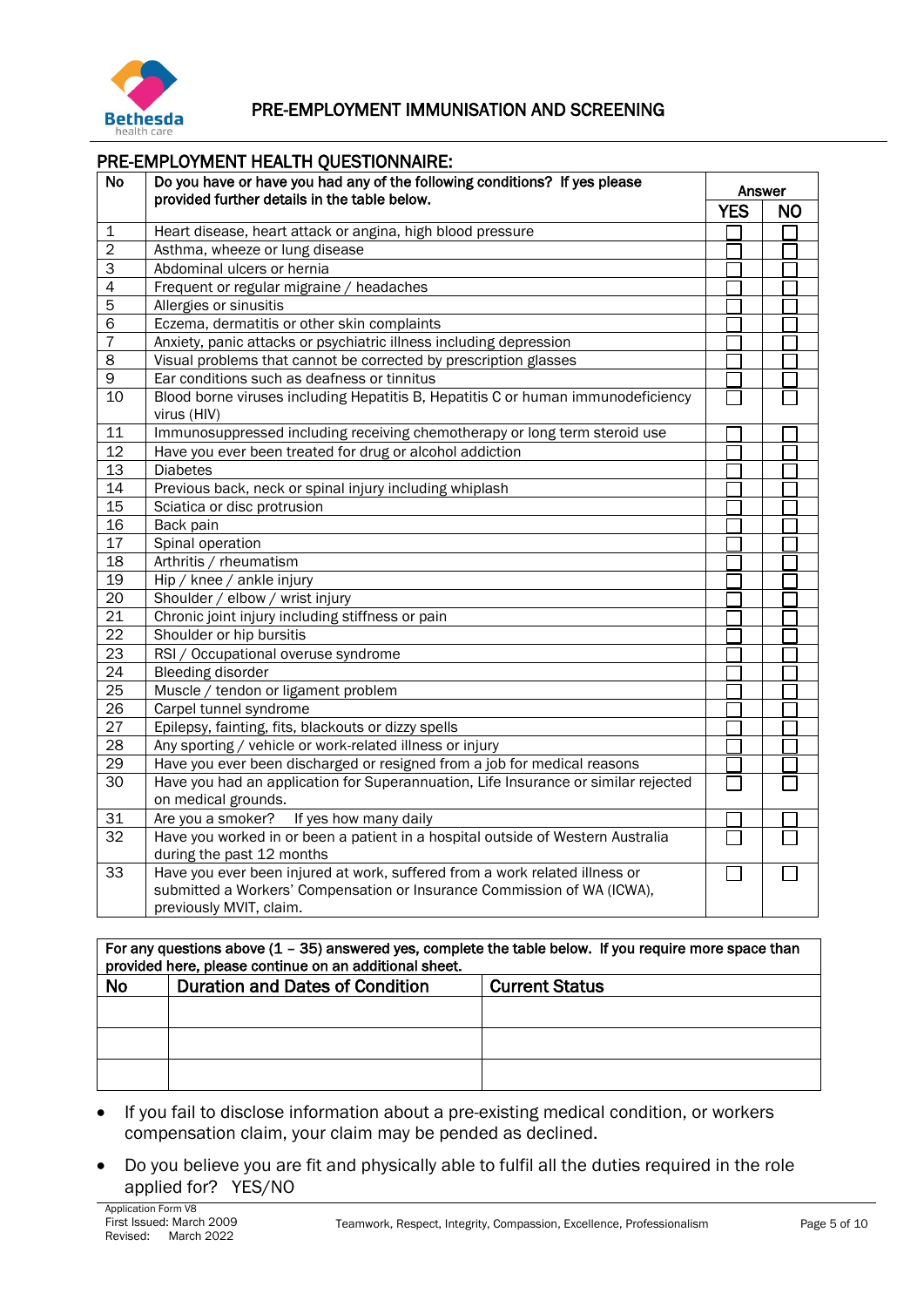

If no, what modifications would be required?

## DECLARATION:

- My answers relating to my medical and employment history are true and complete to the best of my knowledge. Furthermore, there is nothing else regarding my health, well being or ability to carry out the potential role which Bethesda Hospital may need to know to assess me for the position(s) I have applied.
- I am fully aware that if I fail to disclose any relevant mater relating to my health, which renders me incapable of properly fulfilling the duties of the position, the employer may not employ me and if already employed by the employer, my employment may be summarily terminated.
- I consent to any reference checks which may be necessary to support this application.

| Signature:                                                                                                  |  | Date: |  |  |  |  |
|-------------------------------------------------------------------------------------------------------------|--|-------|--|--|--|--|
| (if you are applying electronically, you will be required to sign a printout of this application should you |  |       |  |  |  |  |
| proceed in the selection process)                                                                           |  |       |  |  |  |  |

## Return details:

Please return your application for the attention of the recruiting Manager quoting the reference number via one of the methods below:  $S_{\text{st}}$ 

| Submit via e-mail as an attachment to |                                                            |
|---------------------------------------|------------------------------------------------------------|
| l Or Fax to                           |                                                            |
| Or Mail /deliver to                   | Bethesda Hospital, 25 Queenslea Drive<br>Claremont WA 6010 |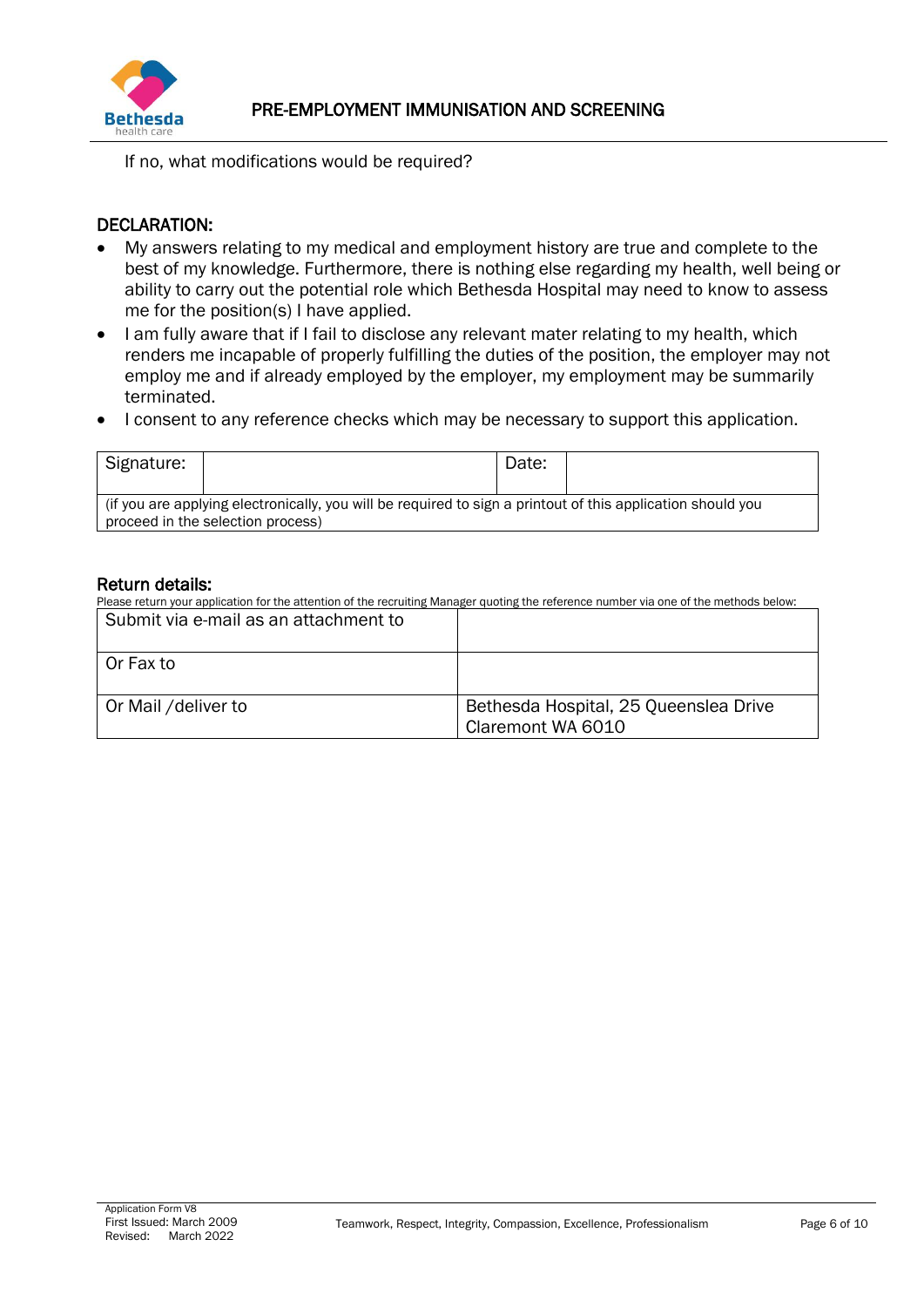

ALL sections on the pre employment screening form must be completed.

Failure to provide required evidence will impact on your eligibility for employment.

IMMUNISATION IS IMPORTANT FOR HEALTHCARE WORKERS (HCW'S) *(this includes all staff at Bethesda)* AND VOLUNTEERS.

HCW's are at risk of exposure to vaccine preventable diseases while at work. Immunisation protects your health, prevents diseases being spread between you and your family and between you and your patients.

All HCW's must undergo pre employment screening and vaccination relevant to their role to minimise the risk of disease acquisition and transmission.

Routine screening /immunisation based on risk assessment may include;

| <b>DISEASE</b>                | <b>VACCINATION</b>                                                                   |
|-------------------------------|--------------------------------------------------------------------------------------|
| Measles, mumps, rubella       | MMR vaccine x 2 doses (1 month apart)                                                |
| Varicella (chickenpox)        | Varicella x 2 doses (1 month apart)                                                  |
| Pertussis (whooping cough)    | Pertussis vaccine within the last 10 years                                           |
| <b>Hepatitis B</b>            | Age appropriate vaccination schedule followed by<br>serological evidence of immunity |
| Influenza                     | Annual vaccination                                                                   |
| <b>Tuberculosis screening</b> | Mantoux TST / Quantiferon blood test                                                 |
| Coronavirus - SARS COV-2      | <b>COVID Vaccination x3</b>                                                          |

#### IMPORTANT INFORMATION FOR APPLICANTS

Written evidence in English MUST be provided to support vaccination history or serology status for vaccine preventable diseases (VPDs)

Evidence must be provided for tuberculosis (TB) screening and MRSA (if applicable). In most cases, these requirements can be determined once your form is reviewed by your manager.

Evidence that will be accepted includes:

- Complete official vaccination records (to support required number of doses of vaccine);
- serology / blood test results, or letter signed by a GP; and
- for TB screening, results of either a baseline Mantoux test or Quantiferon blood test.

You may have had screening done recently (perhaps at another healthcare facility). You are requested to access these results and provide a copy to your manager at Bethesda Health Care with your completed form.

#### Should you:

- ❖ not be able to provide the required evidence as listed above, you will be required to undergo further testing prior to commencement of employment with Bethesda Healthcare.
- $\diamond$  due to allergy or medical reasons, not be able to receive vaccinations or undergo Mantoux testing a signed letter from your GP/Specialist will be required; or
- ❖ suffer from ANY infectious disease this needs to be declared and you MUST discuss your work practices with the Manager, Infection Prevention & Control or your doctor.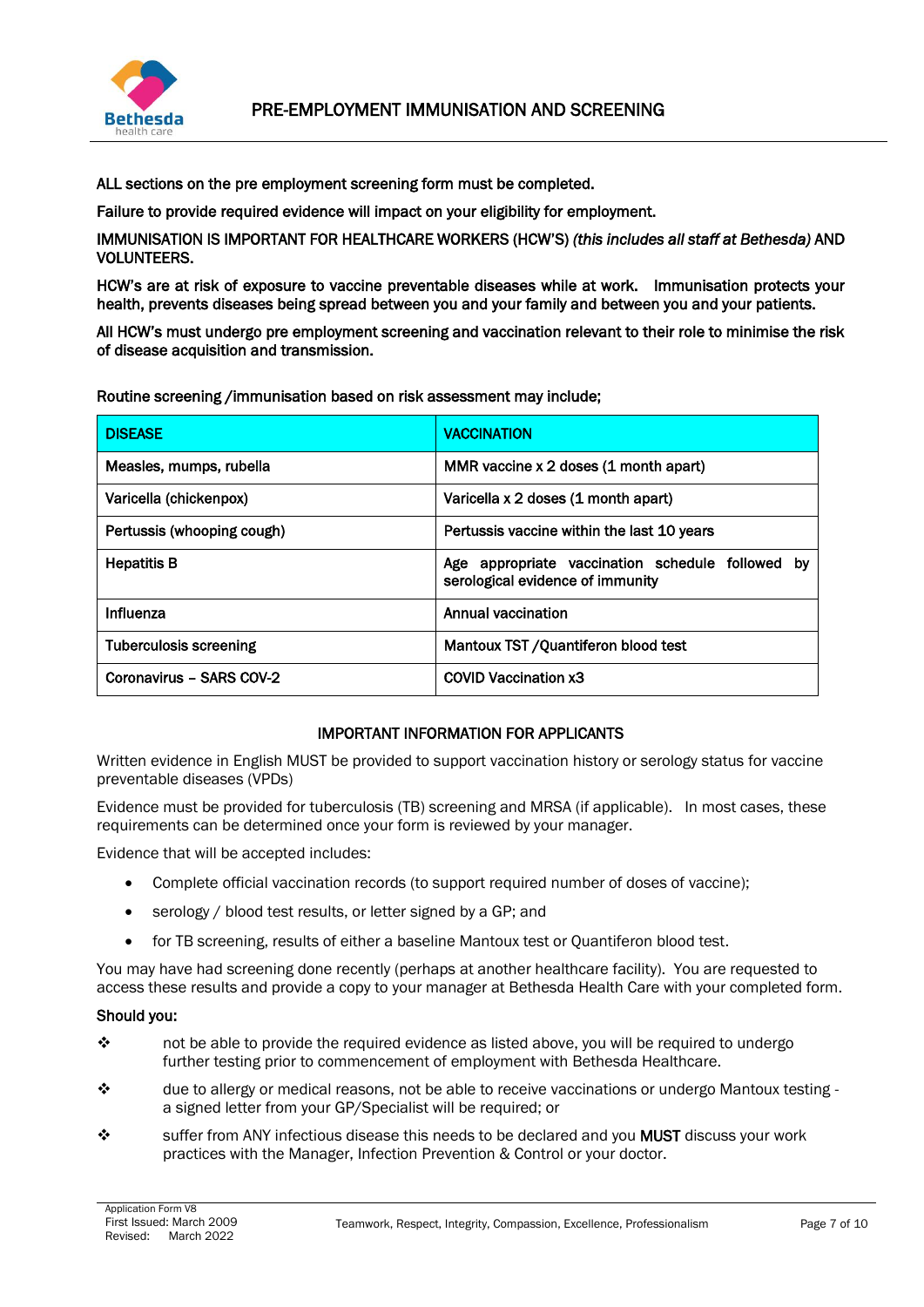

### PLEASE READ CAREFULLY AND COMPLETE ALL SECTIONS A, B, C, D & E

*Bethesda Health Care is committed to providing an environment, which is as safe as possible for all healthcare workers (HCW's), volunteers and patients. Your employment with Bethesda Health Care is subject to you having current immunity status that complies with the Department of Health Western Australia Operational Directive OD0388/12 and National Guidelines. All information provided in this checklist will be treated confidentially and this information will be stored in a secure place.*

| Surname:                                                                                                                  |                                         |                                                                                                       | Given<br>name:                                                 |             |                             | Date of birth:                                                                                     |          |                                           |                                                  |  |
|---------------------------------------------------------------------------------------------------------------------------|-----------------------------------------|-------------------------------------------------------------------------------------------------------|----------------------------------------------------------------|-------------|-----------------------------|----------------------------------------------------------------------------------------------------|----------|-------------------------------------------|--------------------------------------------------|--|
|                                                                                                                           |                                         |                                                                                                       |                                                                |             |                             |                                                                                                    | М        | F                                         |                                                  |  |
| <b>Current address:</b>                                                                                                   |                                         |                                                                                                       |                                                                |             |                             |                                                                                                    |          |                                           |                                                  |  |
|                                                                                                                           |                                         |                                                                                                       |                                                                |             |                             | Postcode:                                                                                          |          |                                           |                                                  |  |
| Telephone:                                                                                                                | Home:                                   |                                                                                                       |                                                                |             | Mobile:                     |                                                                                                    |          | Start date:                               |                                                  |  |
| Home email address:                                                                                                       |                                         |                                                                                                       |                                                                | Payroll No: | (issued by Bethesda)        |                                                                                                    |          |                                           |                                                  |  |
| Position title:                                                                                                           |                                         |                                                                                                       |                                                                |             |                             | Department:                                                                                        |          | (Admin Only) Risk Class:                  |                                                  |  |
| SECTION A - MRSA (If YES to either question, MRSA screening is required<br>before you can work clinically) tick YES or NO |                                         |                                                                                                       |                                                                |             |                             | Yes<br>⊠                                                                                           | No<br>⊠  | <b>OFFICE USE</b><br>ONLY $\blacklozenge$ |                                                  |  |
|                                                                                                                           |                                         |                                                                                                       |                                                                |             |                             | Have you worked or been a patient in a hospital outside WA in the past 12 months?                  |          |                                           |                                                  |  |
|                                                                                                                           |                                         |                                                                                                       |                                                                |             |                             | Have you worked in a residential care facility / nursing home outside of WA in the past 12 months? |          |                                           |                                                  |  |
|                                                                                                                           |                                         |                                                                                                       | <b>SECTION B - Communicable Diseases (Vaccine Preventable)</b> |             |                             |                                                                                                    |          |                                           |                                                  |  |
|                                                                                                                           | Minimum acceptable evidence of immunity |                                                                                                       |                                                                |             |                             |                                                                                                    | Yes<br>☑ |                                           | OFFICE USE ONLY $\blacklozenge$<br>(Date/result) |  |
| <b>Measles</b><br>Mumps                                                                                                   |                                         | Documented evidence of two measles, mumps and<br>rubella<br>vaccinations at least 1 month apart; OR   |                                                                |             |                             |                                                                                                    |          |                                           |                                                  |  |
| Rubella                                                                                                                   |                                         | Born before 1966 (measles only); OR                                                                   |                                                                |             |                             | $\mathcal{L}$                                                                                      |          |                                           |                                                  |  |
|                                                                                                                           |                                         | Presence of measles, mumps and rubella antibody (IgG) on serology.                                    |                                                                |             |                             |                                                                                                    |          |                                           |                                                  |  |
| Varicella<br>(Chicken Pox)                                                                                                |                                         | Documented evidence of two varicella vaccinations at least 1 month<br>apart; OR                       |                                                                |             |                             |                                                                                                    |          |                                           |                                                  |  |
|                                                                                                                           |                                         | Presence of varicella antibody (IgG) on serology                                                      |                                                                |             |                             |                                                                                                    |          |                                           |                                                  |  |
| Pertussis                                                                                                                 |                                         | One documented dose of adult diphtheria, tetanus and pertussis (dtpa)<br>vaccine in the last 10 years |                                                                |             | $\blacksquare$              |                                                                                                    |          |                                           |                                                  |  |
| COVID-19                                                                                                                  |                                         | 3 doses of an approved COVID-19 vaccine                                                               |                                                                |             |                             | $\blacksquare$                                                                                     |          |                                           |                                                  |  |
| <b>SECTION C - Hepatitis B Immunisation (All healthcare workers and</b><br>volunteers to complete)                        |                                         |                                                                                                       |                                                                |             | Yes<br>$\boxtimes$          |                                                                                                    |          |                                           |                                                  |  |
| Documented evidence of an age-appropriate vaccination schedule for hepatitis B?                                           |                                         |                                                                                                       |                                                                |             |                             |                                                                                                    |          |                                           |                                                  |  |
| Presence of Hepatitis B Antibody on Serology (Blood Test)?                                                                |                                         |                                                                                                       |                                                                |             | $\mathcal{L}_{\mathcal{A}}$ |                                                                                                    |          |                                           |                                                  |  |
|                                                                                                                           |                                         |                                                                                                       |                                                                |             |                             |                                                                                                    |          |                                           |                                                  |  |
|                                                                                                                           | SECTION D - Fit testing results         |                                                                                                       |                                                                |             |                             | Yes<br>$\boxtimes$                                                                                 |          |                                           |                                                  |  |
| Have you been fit tested for a Particulate Filter Respirator (P2/N95)                                                     |                                         |                                                                                                       |                                                                |             |                             |                                                                                                    |          |                                           |                                                  |  |
| If Yes: please provide brand/size and date of fit test                                                                    |                                         |                                                                                                       |                                                                |             |                             |                                                                                                    |          |                                           |                                                  |  |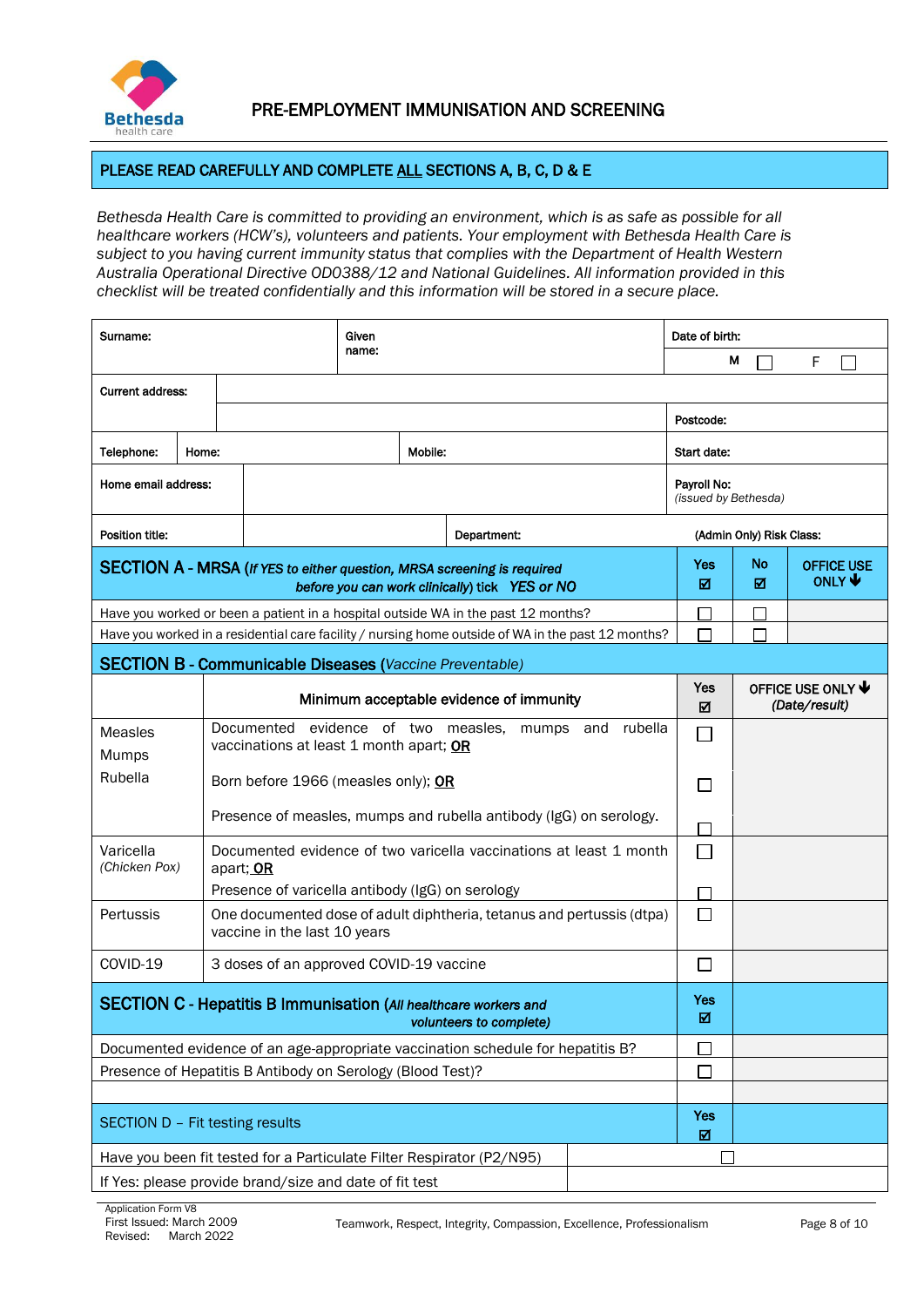

| <b>SECTION D - Assessment of Risk of TB in Clinical HCW's</b>                                         |                                                                                                                    |                           |                                              |  |  |  |  |
|-------------------------------------------------------------------------------------------------------|--------------------------------------------------------------------------------------------------------------------|---------------------------|----------------------------------------------|--|--|--|--|
|                                                                                                       | What is the Risk of TB infection?                                                                                  |                           | <b>OFFICE USE ONLY</b><br>(this shaded area) |  |  |  |  |
|                                                                                                       |                                                                                                                    | YES <b>M</b>              | NO ⊠                                         |  |  |  |  |
| 1.                                                                                                    | Have you been treated for TB in the past?<br>$\Box$ Yes $\Box$ No                                                  | П                         | П                                            |  |  |  |  |
| 2.                                                                                                    | Have you had contact, personally or at work, with somebody who suffered<br>from TB?<br>Yes<br>No                   | П                         | П                                            |  |  |  |  |
| 3.                                                                                                    | Country of birth                                                                                                   | TB incidence >50/105*     |                                              |  |  |  |  |
|                                                                                                       |                                                                                                                    | П                         | □                                            |  |  |  |  |
| 4.                                                                                                    | What countries have you lived or worked in for more than six months, other<br>than your country of birth?          | TB incidence >50/105*     |                                              |  |  |  |  |
|                                                                                                       |                                                                                                                    | П                         | ш                                            |  |  |  |  |
|                                                                                                       |                                                                                                                    | П                         | □                                            |  |  |  |  |
|                                                                                                       | 5.<br>Are you Aboriginal or a Torres Strait Islander?   Yes<br>l No<br>П<br>□                                      |                           |                                              |  |  |  |  |
| If "Y" to ANY of the above, then Group 2 (yellow) in algorithm (Appendix B)<br><b>OFFICE USE ONLY</b> |                                                                                                                    |                           |                                              |  |  |  |  |
|                                                                                                       | Other information (Copy of results MUST be attached)                                                               |                           |                                              |  |  |  |  |
|                                                                                                       | Have you had a Mantoux or Quantiferon<br>No<br>Result:<br>Yes<br>skin test before?                                 |                           |                                              |  |  |  |  |
|                                                                                                       | Have you had BCG vaccination?<br>Yes<br>When:<br>No.                                                               |                           |                                              |  |  |  |  |
|                                                                                                       | Do you have a medical history of immune deficiency<br>Yes<br>or take medicines that reduce immune response?<br>Yes | No<br>N <sub>0</sub>      |                                              |  |  |  |  |
|                                                                                                       | Are you a permanent resident /<br>Yes<br>No.                                                                       | Visa expiry date          |                                              |  |  |  |  |
|                                                                                                       | citizen of Australia?                                                                                              |                           |                                              |  |  |  |  |
| <b>SECTION E - ALLERGIES - DRUGS/OTHER</b>                                                            |                                                                                                                    |                           |                                              |  |  |  |  |
|                                                                                                       | Yes<br><b>No</b><br>Allergies / drugs / other:                                                                     | If yes, please list below |                                              |  |  |  |  |
|                                                                                                       |                                                                                                                    |                           |                                              |  |  |  |  |
|                                                                                                       |                                                                                                                    |                           |                                              |  |  |  |  |
|                                                                                                       | <b>Skin conditions:</b><br>Yes<br>No                                                                               | If yes, please list below |                                              |  |  |  |  |
|                                                                                                       |                                                                                                                    |                           |                                              |  |  |  |  |

Please confirm you authorise Bethesda to access your immunisation details via the Australian Immunisation Register to assist in managing your ongoing vaccination status  $\Box$  Yes